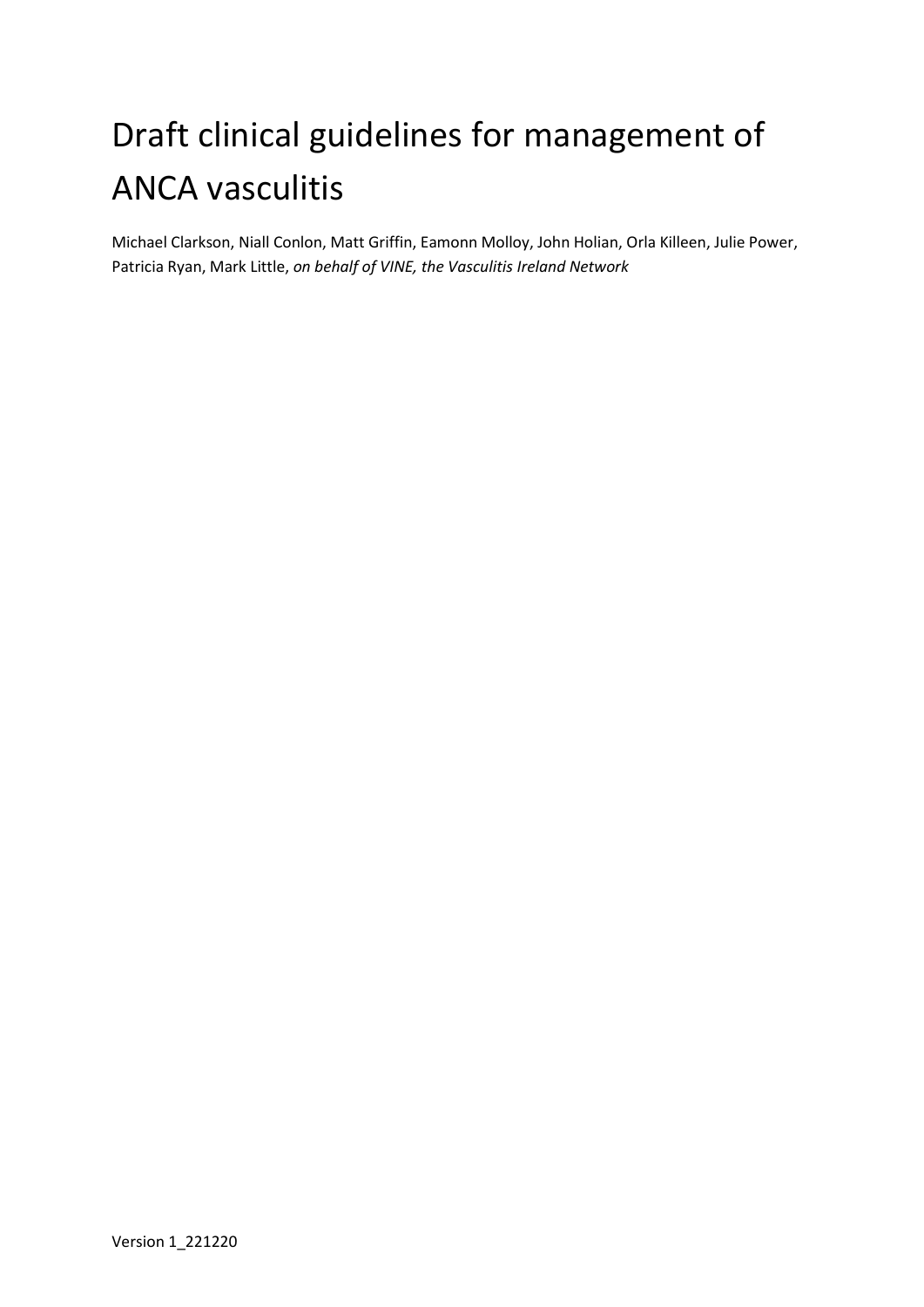# Contents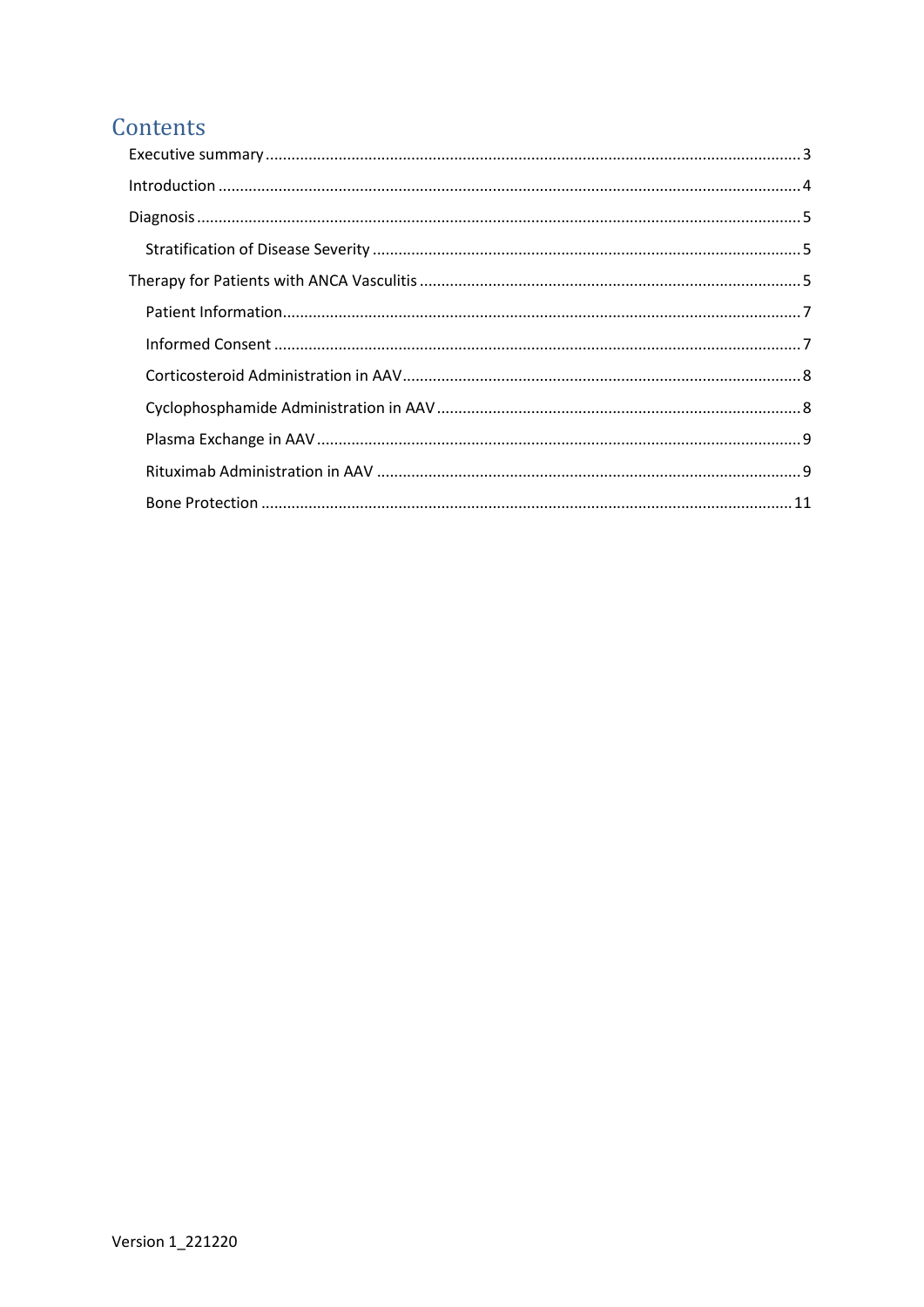# <span id="page-2-0"></span>Executive summary

Guidance for the clinical management of ANCA vasculitis has been provided by a 2016 EULAR document which the VINE network has adopted as a basis for clinical care for these patients in Ireland. Patients should be managed in consultation with one of the VINE centres of expertise and categorised in a protocolised fashion into organ/life-threatening and non-organ/life-threatening disease. Induction therapy should generally comprise rituximab or cyclophosphamide in conjunction with glucocorticoids, with use of other agents such as methotrexate and mycophenolate reserved for those without organ-threatening disease. Sample protocols for cyclophosphamide, rituximab and glucorticoid are [included.](https://www.tcd.ie/medicine/thkc/vasculitis/) Plasma exchange is advised for patients with a creatinine level >300uM. Most patients require maintenance therapy after induction of remission. Azathioprine is most commonly used, although an increasing number of patients are being treated with repeated doses of rituximab. Maintenance treatment duration is highly individualised, with a rough guide of two and three years for MPO-ANCA and PR3-ANCA positive patients respectively. Strong consideration should be given to pneumocystis prophylaxis, bone protection and pre-induction immunisation.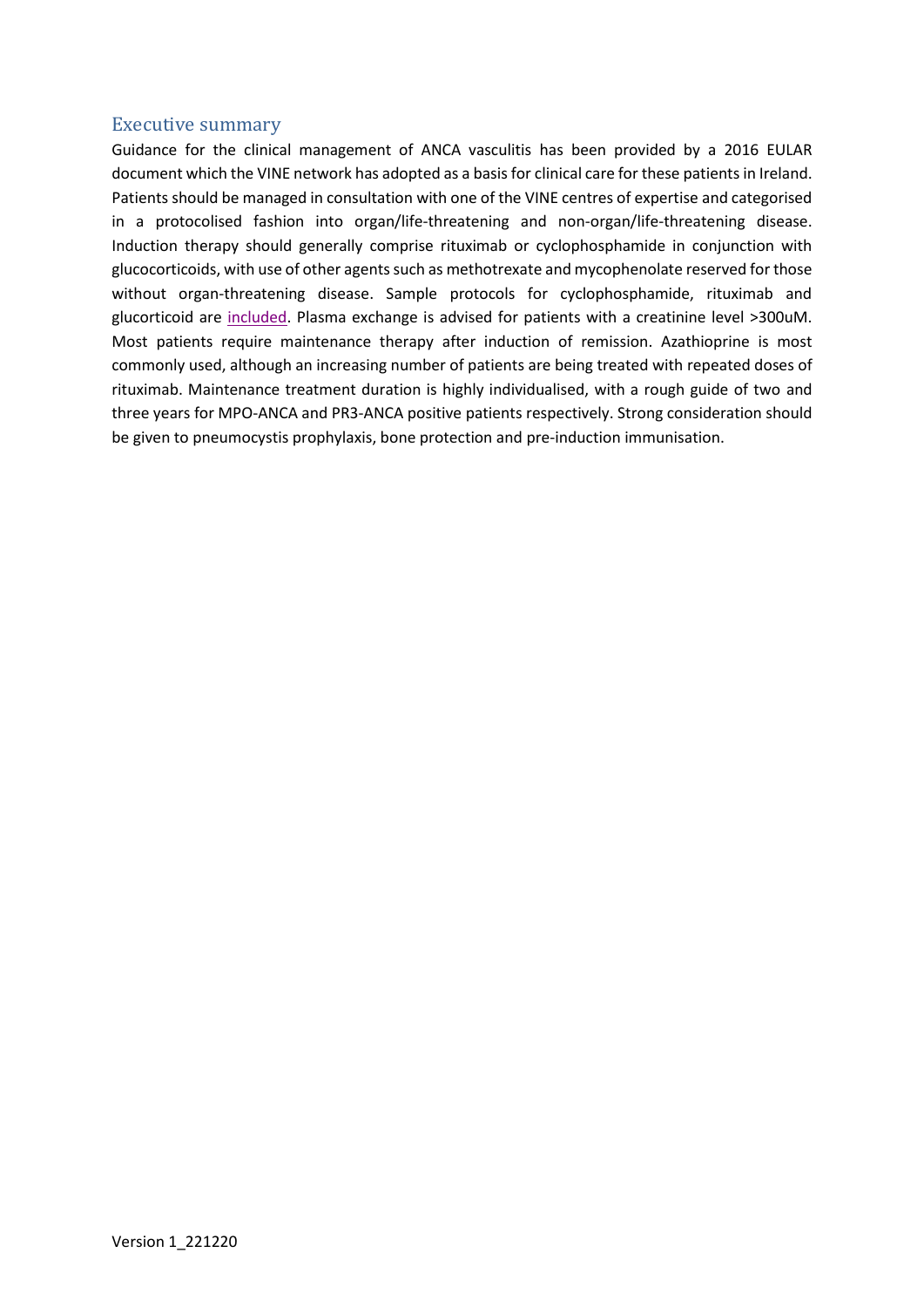# <span id="page-3-0"></span>Introduction

Granulomatosis with polyangiitis (GPA), Microscopic polyangiitis (MPA) and Eosinophilic granulomatosis with polyangiitis (EGPA) are together termed the ANCA-associated vasculitides (AAV) (1). These are rare acquired autoimmune multi-system disorders with an annual incidence of 15/million and overall prevalence of approximately 1/5,000.

Although occurring throughout life, most cases occur in adults and present with a myriad of symptoms / signs to a wide range of specialties. The initial diagnosis of AAV frequently presents a diagnostic dilemma as many clinicians will be unfamiliar with the condition, with delays in diagnosis of 6-12 months being typical. During that time, organ destruction progresses such that 30% develop end-stage kidney disease, and intensive care unit level care is often required due to multi-organ dysfunction.

AAV are chronic relapsing conditions that require coordinated long term multi-disciplinary input. The goal of these guidelines is to assist Irish clinicians in standardising and harmonising their approach to the management of AAV. Thus, every person with AAV in Ireland should have access to the same high standard of care, with effective use of high cost immunotherapy in line with international best practice.

In the absence of treatment, AAV with renal involvement is associated with very poor outcomes. There is high quality evidence that treatment with corticosteroids and cyclophosphamide has dramatically improved the short- and long-term outcomes of AAV with systemic disease. However, despite this, 5 year mortality remains unacceptably high at 30%.

In 2009 and 2016 the European League Against Rheumatism (EULAR) published extensive peer reviewed recommendations for managing AAV<sup>1</sup> (1). The 2016 EULAR Guideline outlines a standardised approach to the treatment of AAV, including the use of biologic agents, the prognostic value of histopathology and management of long-term complications, integrating these into treatment algorithms.

It is proposed that the Irish Guidelines adopt the EULAR Guidelines in full. We further expand on them to provide Ireland specific guidance about the administration of immunomodulatory therapy for patients with AAV. We focus on informed consent, therapy-associated toxicities, suggested administration protocols and enrolment in the Rare Kidney Disease Registry.

<sup>1</sup> Yates M, et al. Ann Rheum Dis 2016;75:1583–1594 - <https://ard.bmj.com/content/75/9/1583>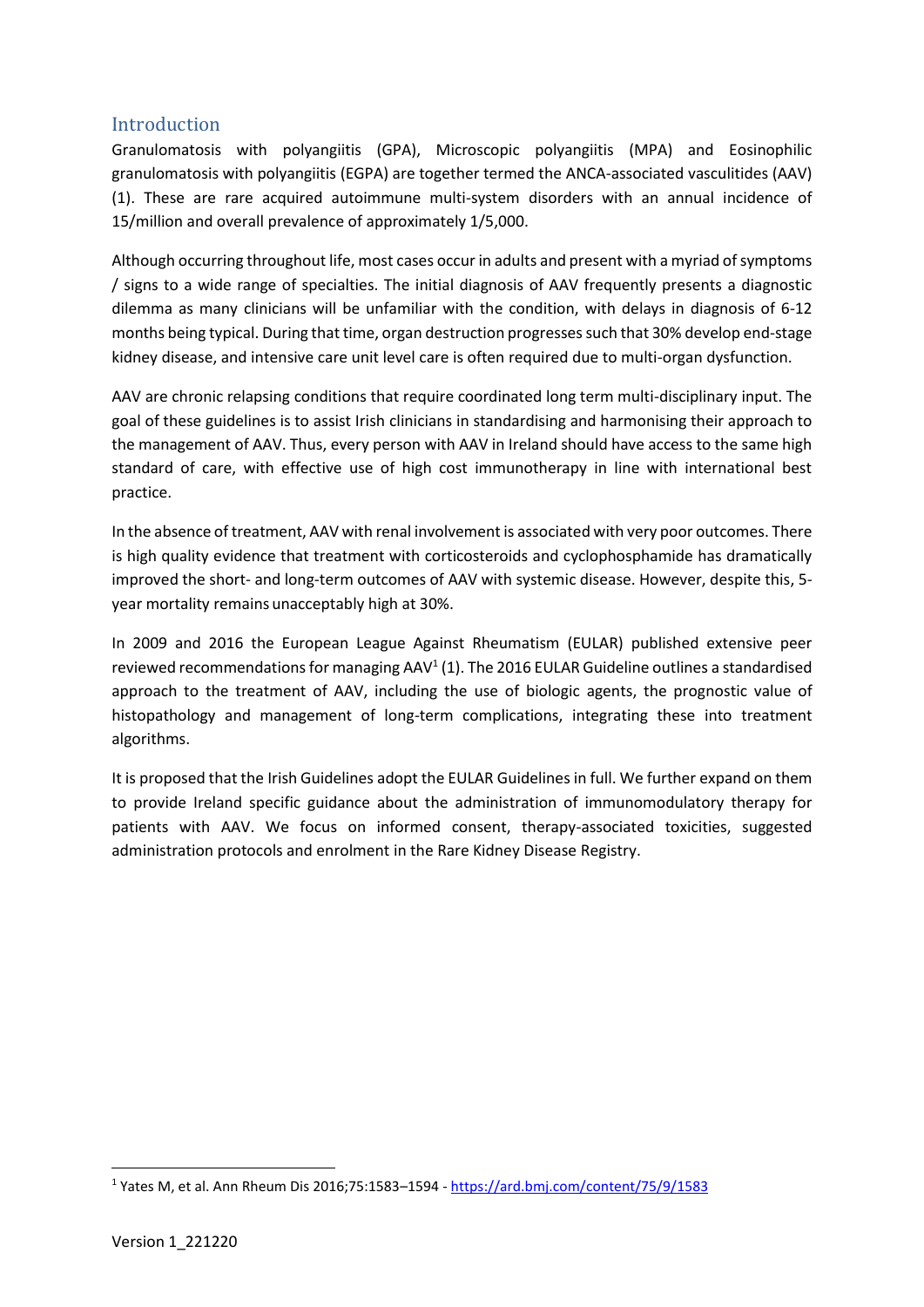# <span id="page-4-0"></span>**Diagnosis**

A diagnosis of AAV typically requires:

- 1. A compatible clinical syndrome (which may include, but is not limited to, any or all of the following: polyarthritis, vasculitic skin rash, glomerulonephritis, scleritis / conjunctivitis, focal neurological signs, sinusitis, deafness, nasal cartilage destruction, lung nodules, pulmonary haemorrhage, GI bleeding/perforation)
- 2. Positive ANCA testing by both immunofluorescence and ELISA (for anti-PR3 or anti-MPO antibodies), although some cases of renal or sinus-limited disease may be ANCA negative.
- 3. Consistent histological findings (which may include pauci-immune focal necrotising glomerulonephritis, granulomatous inflammation in lung or nasal tissue, or necrotising vasculitis in other sampled tissue)
- 4. The absence of a secondary cause of vasculitis (e.g. endocarditis).

In practice, it may not be possible to confirm all 4 diagnostic components.

#### <span id="page-4-1"></span>Stratification of Disease Severity

In a simplification of earlier disease stratification algorithms, the 2016 EULAR Guidelines focus on a dual stratification into organ / life threatening vasculitis *versus* non-organ / life threatening vasculitis.

# <span id="page-4-2"></span>Therapy for Patients with ANCA Vasculitis

In line with the EULAR Guidelines the following approach is recommended for patients presenting with a diagnosis of *de novo* or relapsing AAV (summarised in Figure 1). It is important that patients with AAV are managed in close collaboration with, or at, centres of expertise. In an Irish context this includes, but is not limited to, centres participating in the Vasculitis Ireland Network (VINE). Patients should expect their treating centre to afford rapid access to specialists with expertise in AAV, immunological monitoring, the use of rituximab, specialised radiography, diagnostic histopathology, assessment of eye / ENT involvement and plasma exchange.

- For **remission-induction** of new-onset organ/life-threatening AAV we recommend treatment with a combination of glucocorticoids and either **cyclophosphamide** OR r**ituximab**
	- o We favour pulsed intravenous over oral cyclophosphamide due to the reduced cumulative dose of cyclophosphamide overall, a reduced risk of bladder-related complications and similar long term renal outcomes, albeit at the cost of a higher long term relapse rate in those at high risk (e.g. anti-PR3 antibody specificity, large granuloma burden).
- Strongly consider use of **plasma exchange** for AAV patients presenting with a serum creatinine level of ≥300 µmol/L due to rapidly progressive glomerulonephritis in the setting of new or relapsing disease. Factors that should be considered in this shared decision with the patient include the acuity of the presentation, the presence of pre-existing chronic kidney disease and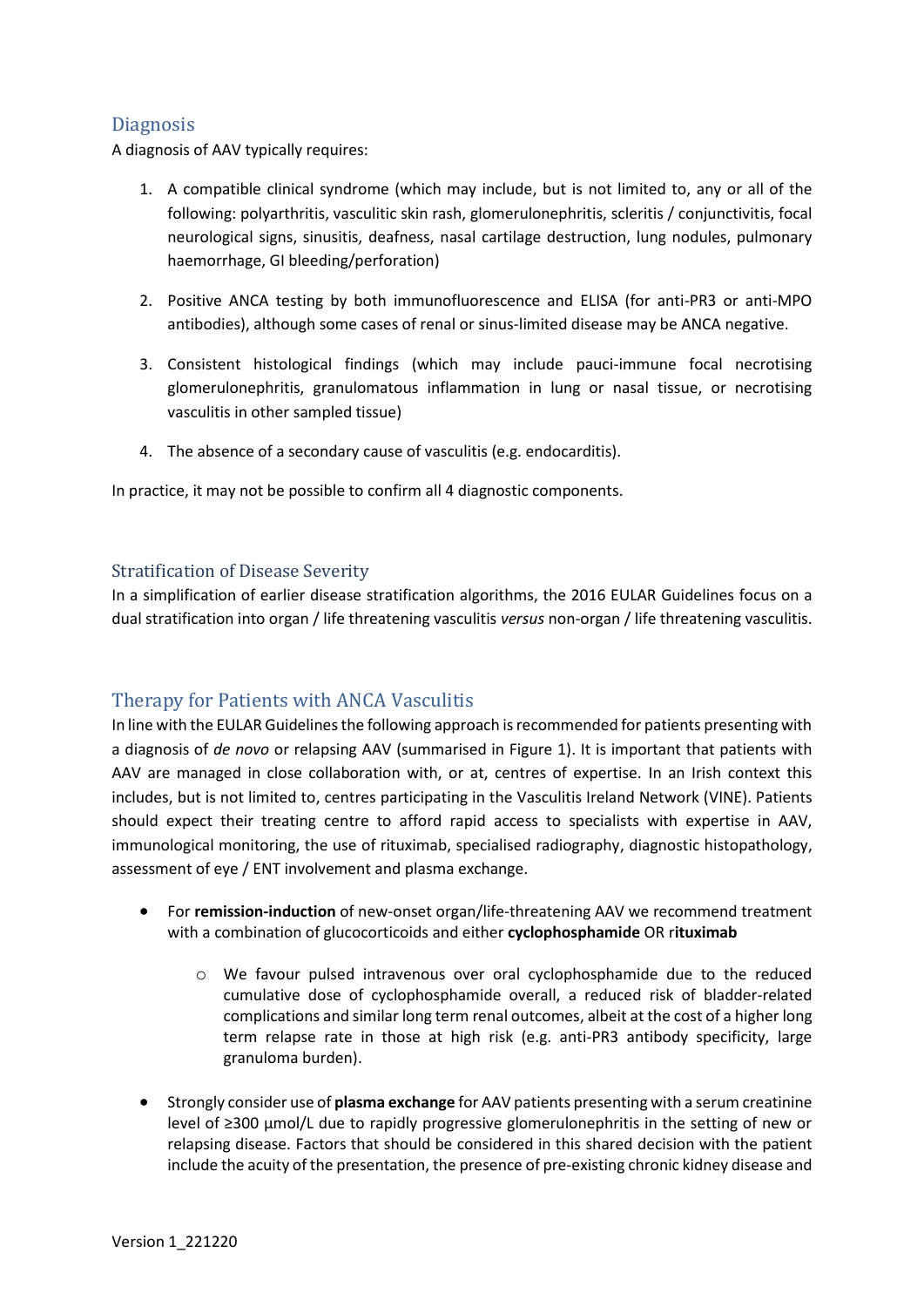the appearance of the renal histopathology: evidence of slowly developing or longstanding chronic tissue injury mitigates against use of plasma exchange. We do not recommend general use of plasma exchange for treatment of isolated pulmonary haemorrhage; if this occurs in conjunction with kidney involvement, the decision should be guided primarily by the degree of kidney damage.

- For remission-induction of non-organ / life threatening AAV treatment options also include a combination of glucocorticoids and either methotrexate or mycophenolate mofetil (MMF). Methotrexate is reserved for those without renal impairment. The use of methotrexate or mycophenolate mofetil should not be used for remission induction in the following scenarios:
	- o Meningeal involvement
	- o Retro-orbital disease
	- o Cardiac involvement
	- o Mesenteric involvement
	- o Acute-onset mononeuritis multiplex
	- o Pulmonary haemorrhage of any severity
- For remission maintenance of AAV we recommend treatment with a combination of low-dose glucocorticoids and either azathioprine, rituximab, methotrexate or mycophenolate mofetil. The factors that guide choice of regimen include:
	- o *ANCA specificity*: accumulating evidence favours use of rituximab for maintenance therapy in PR3 ANCA vasculitis.
	- o *Thiopurine S-methyltransferase (TPMT) status*: if TPMT level low consider avoiding use of azathioprine.
	- o *Immunoglobulin levels*: in the setting of secondary hypoglobulinemia rituximab should be used only if other options not available or ineffective.
	- o *Renal impairment*: if sGFR <30ml/min methotrexate should be avoided unless other options not available.
	- o *Choice of induction agent*: this does not have a strong impact on choice of maintenance therapy as randomised trial data exist to support use of rituximab maintenance therapy after both cyclophosphamide and rituximab induction therapy
	- o *Mycophenolate*: This agent should be reserved for those who cannot receive other.
	- o *Rituximab*: Either six-monthly programmed doses or dosing to maintain peripheral Bcell depletion can be used. The latter strategy employs less rituximab overall without an increase in clinically significant relapses, although it does require more intensive monitoring.
- For a major AAV relapse with organ-threatening or life-threatening disease we recommend treatment as per new disease with a combination of glucocorticoids and either cyclophosphamide OR Rituximab. Consideration should be given to the cumulative cyclophosphamide burden and the potential for reversibility of end organ injury.
- Treatment resistant OR relapsing disease despite adequate standard therapy should be managed in a centre of expertise.
- We support the use of a [protocol-based assessment](https://www.tcd.ie/medicine/thkc/assets/protocolised-assessment-of-the-patient-with-anca-vasculitis.xlsx) in the initial management of patients diagnosed with AAV.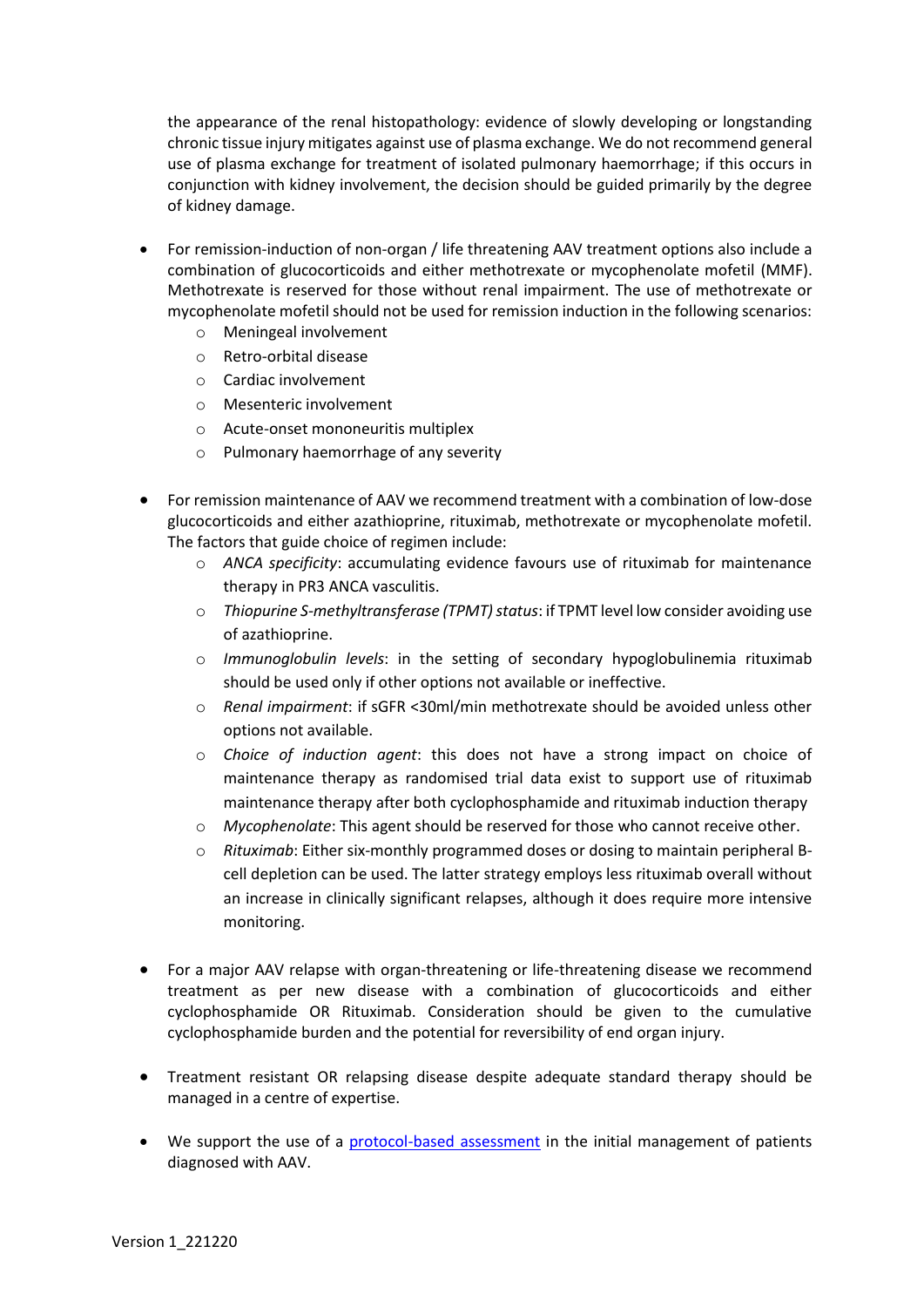All patients should be considered for inclusion in the RKD [Registry.](https://www.tcd.ie/medicine/thkc/research/rare.php)



*Figure 1. Suggested algorithm for management of AAV.* 

# <span id="page-6-0"></span>Patient Information

All patients with AAV should be given a clear verbal explanation of the nature of their disease and proposed treatment plan. This should be supplemented by written information (sample VINE Patient Information Document provided on [the VINE website](https://www.tcd.ie/medicine/thkc/assets/pdf/sample-pil-anca-vasculitis-tuh.pdf) and [here\)](https://www.tcd.ie/medicine/thkc/assets/pdf/sample_pil-anca-vasculitis-cuh.pdf). We recognise that the internet can provide immediate, easy access to reliable and up-to-date information and advice, and to patient support groups which provide the reassurance of peer support and the ability to share knowledge and experience. However, patients should be counselled that the internet can also provide incorrect, unproven and even dangerous information. A patient who understands and is educated about the disease is frequently better able to recognise the early signs and symptoms of relapse.

# <span id="page-6-1"></span>Informed Consent

Informed written consent should be obtained before prescribing cyclophosphamide and rituximab due to the frequency and severity of the potential side effects. All patients receiving rituximab should receive a Patient Information Leaflet about the potential risk of progressive multifocal leucoencephalopathy and a[n alert card](https://www.tcd.ie/medicine/thkc/assets/pdf/mabther-rituximab-patient-alert.pdf) at each infusion in line with HPRA Guidelines.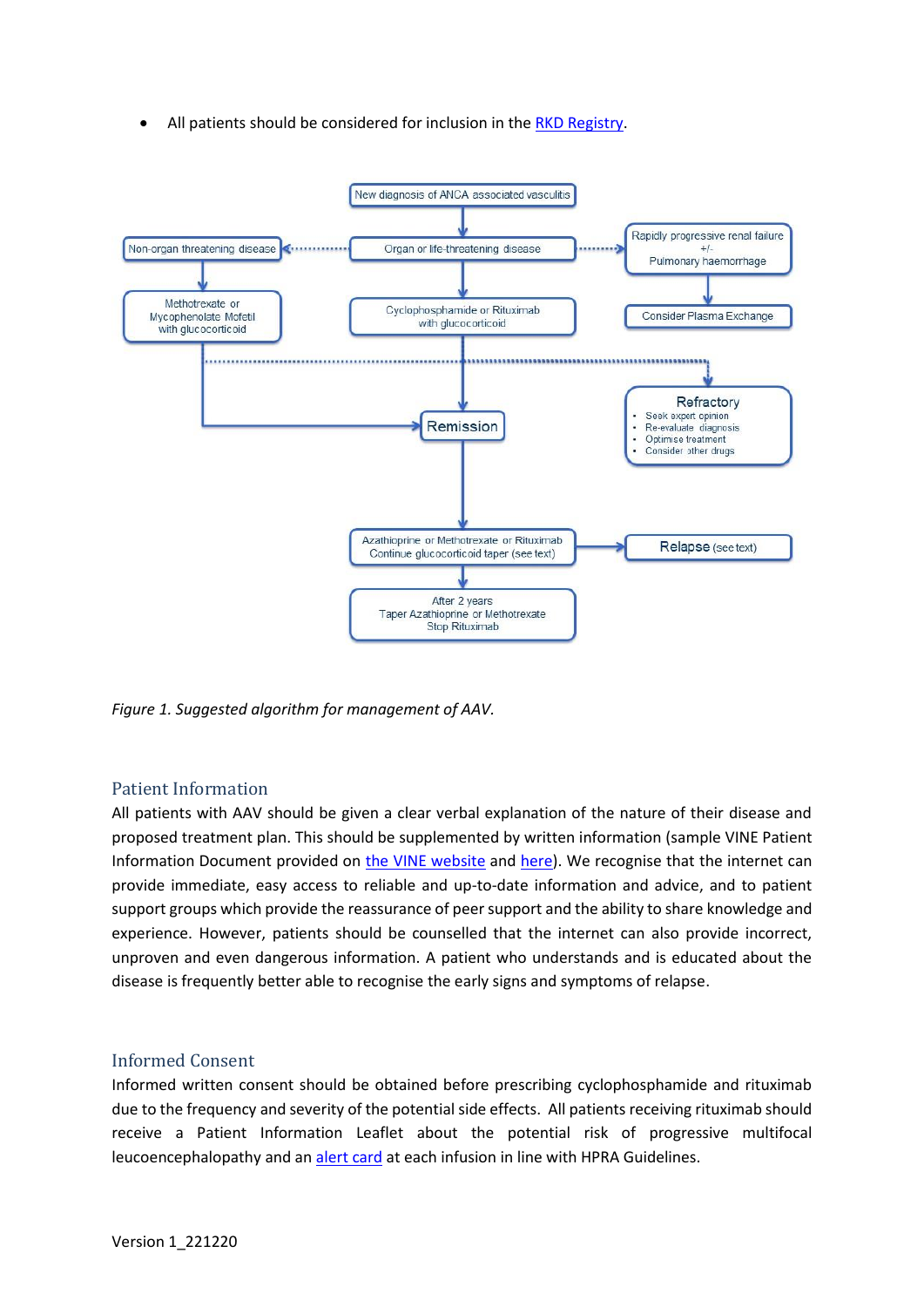# <span id="page-7-0"></span>Corticosteroid Administration in AAV

For severe, organ and/or life-threatening acute disease, up to 3 pulses of 0.5-1g methylprednisolone may be considered. High dose intravenous methylprednisolone should not be **routinely** administered to all patients with a new diagnosis of AAV.

A proposed corticosteroid dosing schedule for patients receiving induction therapy with cyclophosphamide OR rituximab is provided [on the VINE website.](https://www.tcd.ie/medicine/thkc/assets/doc/steroid-dosing-for-patients-with-anca-vasculitis.docx) A target prednisolone dose of 5- 7.5mg is desirable by 3-6 months.

It is considered useful to give patients an explicit written dosing schedule for their prednisolone taper and written explicit instructions not to stop their corticosteroids without consulting their treating physician.

# <span id="page-7-1"></span>Cyclophosphamide Administration in AAV

Cyclophosphamide is an alkylating agent used to treat some types of cancer and is a potent immunosuppressive agent. The dosage must be [individualized.](https://www.tcd.ie/medicine/thkc/assets/doc/cyclophosphamide-administration-vine.docx) The prescribed dose will depend on the patient's age, weight, level of renal function and the results of laboratory monitoring (in particular, blood cell monitoring).

All patients receiving cyclophosphamide should be counselled prior to written informed consent with regard to the following potential side effects:

- 1. Risk of infection (possibly life threatening)
- 2. Risk of loss of fertility (males and females)
- 3. Hair loss(rare)/thinning (common)
- 4. Haemorrhagic cystitis (rare (<5%) with iv administration, more common with oral)
- 5. Increased risk of bladder cancer (approx 1% at 10 years, increased risk of lymphoma and nonmelanomatous skin cancer
- 6. Teratogenicity (males and females of child bearing age only).

Cyclophosphamide is contra-indicated in patients with:

- 1. Hypersensitivity to cyclophosphamide or to any of its metabolites.
- 2. Acute severe infection
- 3. Acute urothelial toxicity from cytotoxic chemotherapy or radiation therapy
- 4. Urinary outflow obstruction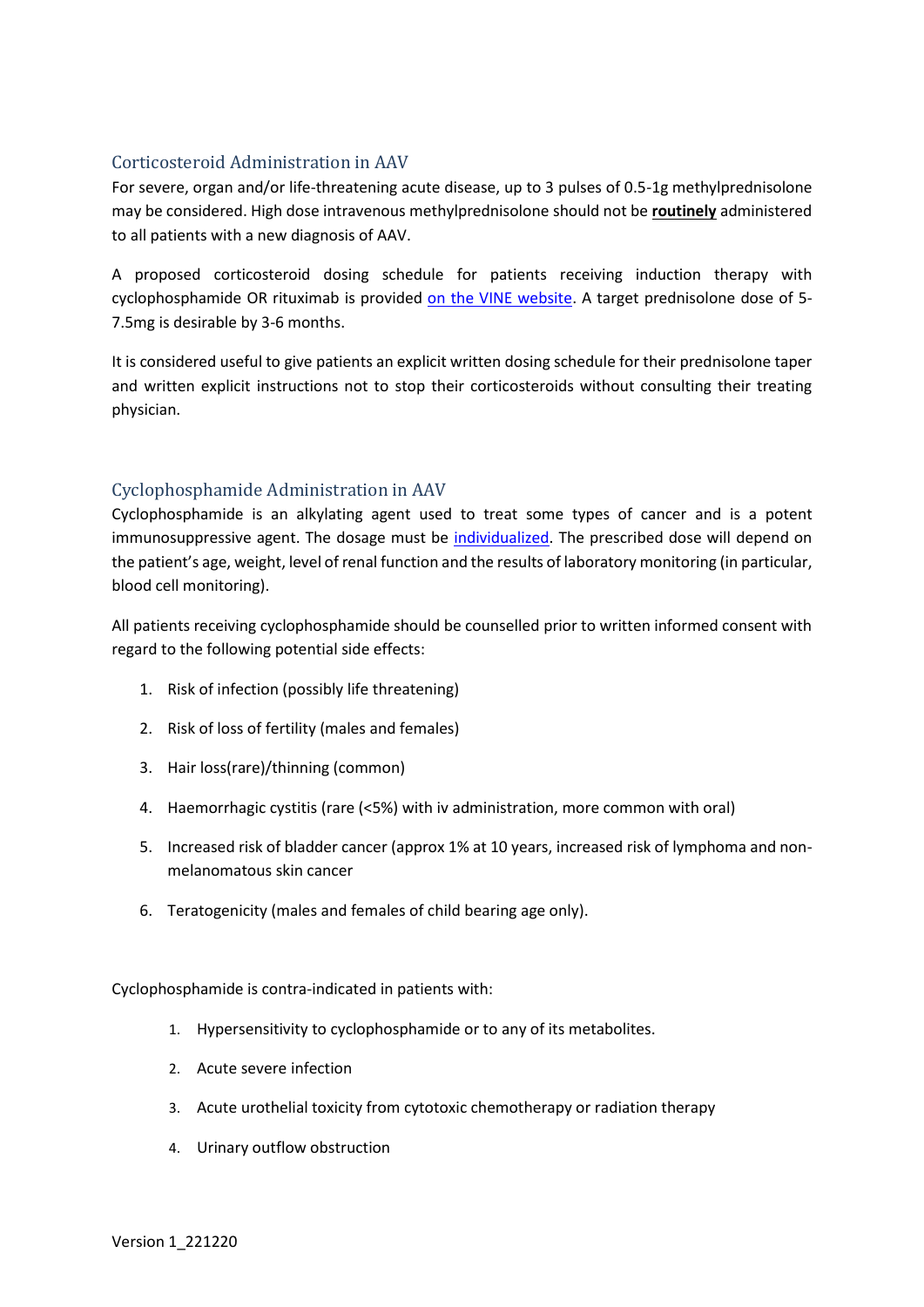- 5. Patients with severely depressed bone marrow function
- 6. Patients with a history of bladder cancer or haemorrhagic cystitis
- 7. Pregnancy / Breastfeeding

Patients of both sexes in the reproductive age should take contraceptives during therapy and for 3 months post-therapy.

#### *Other considerations*

*Immunisation.* Consideration should be given to immunisation with inactivated vaccines including: pneumovax, Haemophilus influenzae B and influenza. Unless vaccination can occur at least 2 weeks before starting immunosuppression, patients should be re-vaccinated 6 months after completing therapy as the initial immune response is likely to be sub-optimal.

*Sperm banking*. This should be considered if it can be arranged without delaying therapy irrespective of proposed induction therapy.

*Ovarian protection*. Case-control studies and rodent experiments have suggested that suppressing ovarian activity during cytotoxic therapy using GnRH agonists can preserve fertility. This premise has not been formally tested and its utility is debated. The protocol involves giving Goserelin 3.6mg monthly. The first dose should be given as soon as possible. In the outpatient setting, the best time to give this is at the clinic appointment. This may cause menopausal symptoms. It is generally not possible to arrange oocyte collection prior to induction therapy.

*Dialysis.* Cyclophosphamide is removed very efficiently by dialysis. All cyclophosphamide doses should be administered after dialysis.

# <span id="page-8-0"></span>Plasma Exchange in AAV

Plasma exchange is advised for patients with AAV and a serum creatine level of >300 µmol/L due to rapidly progressive glomerulonephritis in the setting of new or relapsing disease. Plasma exchange can also be considered for the treatment of severe diffuse alveolar haemorrhage, especially if occurring in conjunction with glomerulonephritis.

General protocol: 3-4L/exchange x 7 exchanges over 7-10 days. Replace final litre with Fresh Frozen Plasma if active bleeding is present (eg pulmonary) or if a renal biopsy has been performed within 48hours.

# <span id="page-8-1"></span>Rituximab Administration in AAV

Rituximab is a monoclonal antibody that binds to the CD20 antigen on B lymphocytes and activates complement-dependent cytotoxicity. It may be used in the treatment of de novo and relapsing ANCA vasculitis. However, we recognise that there are significant costs associated with its use and there are no compelling data suggesting superiority of Rituximab over cyclophosphamide in de novo ANCA vasculitis. Therefore, we recommend limiting the use of Rituximab to the following situations in consultation with a specialist centre: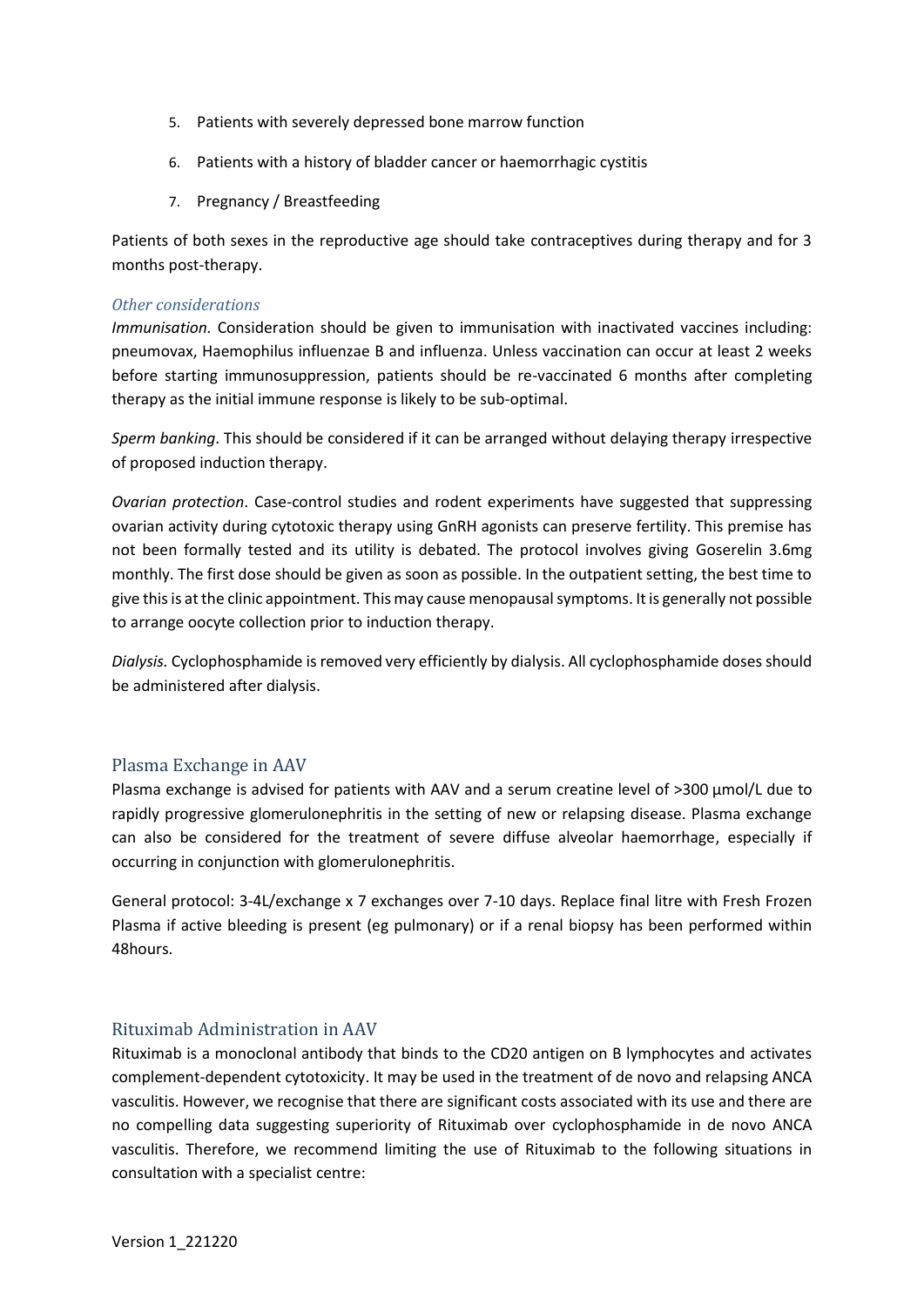- AAV that has remained active despite a course of cyclophosphamide lasting 3–6 months;
- Major relapse in the face of a previous complete cyclophosphamide course (or  $>22g$ cumulative exposure), or evidence of fragile marrow/myelodysplasia.
- Cyclophosphamide is contraindicated or not tolerated.
- The person has not completed their family and treatment with cyclophosphamide may materially affect their fertility.
- The person has had uroepithelial malignancy.

All patients receiving rituximab should be counselled prior to written informed consent with regard to the following potential side effects:

- 1. Risk of infection (possibly life threatening)
- 2. Risk of progressive multifocal leukoencephalopathy (PML).
- 3. Reactivation of Hepatitis B & C

Rituximab is contraindicated in patients with:

- 1. Hypersensitivity to the active substance or to murine proteins.
- 2. Active, severe infections e.g. tuberculosis, sepsis and opportunistic infections
- 3. Patients in a severely immunocompromised state e.g. where levels of CD4 or CD8 are very low.
- 4. Severe heart failure (New York Heart Association Class IV) or severe, uncontrolled cardiac disease.

The recommended dosage of rituximab for induction of remission therapy of AAV is 375 mg/m<sup>2</sup> body surface area, administered as an intravenous infusion once weekly for 4 weeks (four infusions in total). However, rituximab can also be given as two doses of 1g separated by 2 weeks, although this dosing regimen has not been tested in AAV clinical trials. There is evidence that a single dose of 375mg/m<sup>2</sup>, with confirmation of B cell depletion, is effective in non-organ threatening disease. Complete ablation of peripheral CD19+ cells (<0.005/ml) at 2 weeks after the final infusion is the goal. An administration Protocol is provided [on the VINE website.](https://www.tcd.ie/medicine/thkc/assets/doc/sample-protocol-rituximab-administration.docx)

#### *Other considerations:*

#### Progressive multifocal leukoencephalopathy

All AAV patients treated with rituximab must be given written information regarding potential increased risk of infections, including progressive multifocal leukoencephalopathy (PML).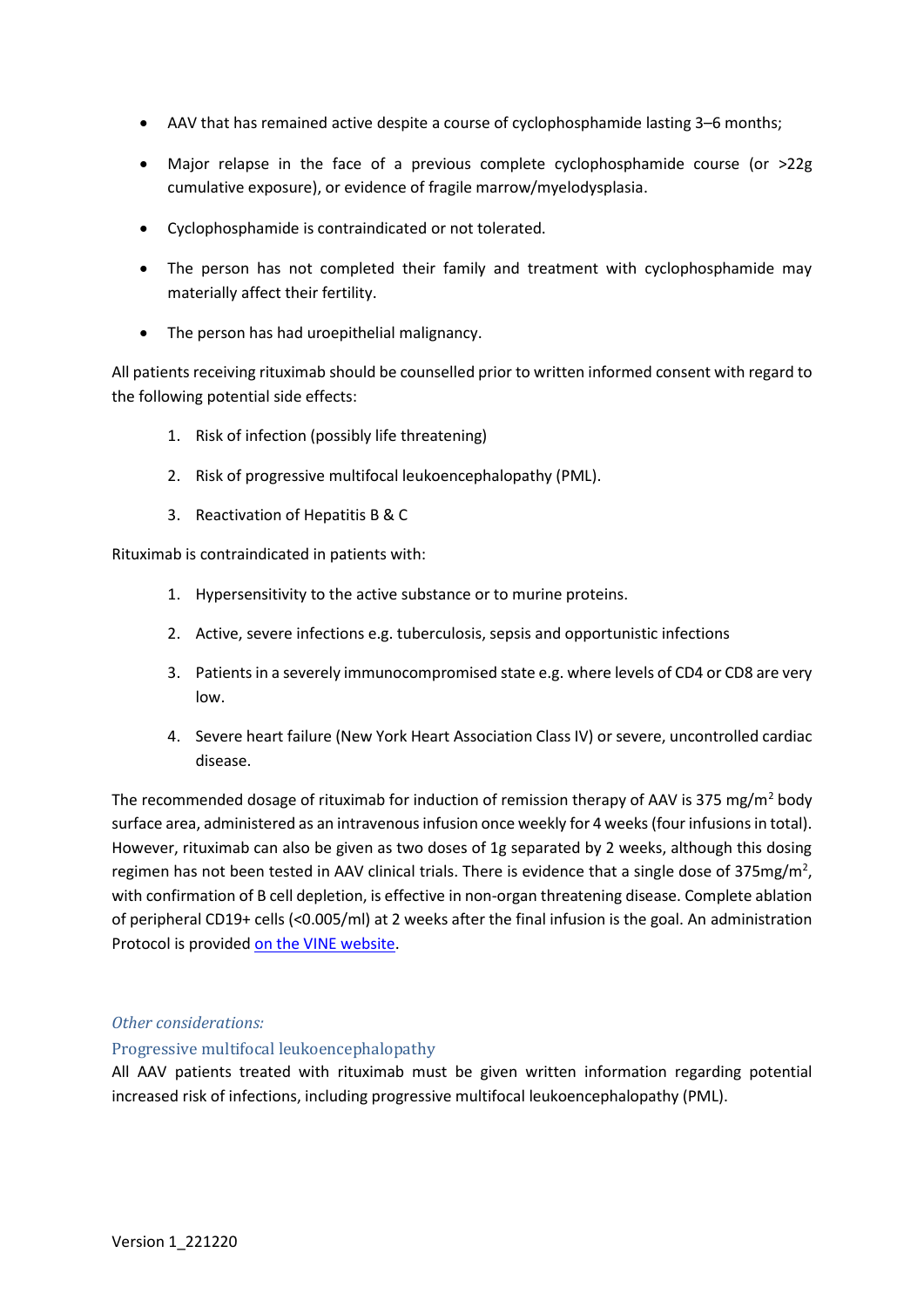#### Infections

Serious, potentially fatal, infections can occur during therapy with rituximab. Rituximab should not be administered to patients with an active, severe infection (e.g. tuberculosis, sepsis and opportunistic infections) or severely immunocompromised patients (e.g. where levels of CD4 or CD8 are very low). Prophylaxis against Pneumocystis Jiroveci pneumonia must be considered in all patients receiving Rituximab.

Physicians should exercise caution when considering the use of rituximab in patients with a history of recurring or chronic infections or with underlying conditions which may further predispose patients to serious infection, e.g. hypogammaglobulinaemia. It is recommended that immunoglobulin levels are determined prior to initiating treatment with Rituximab, at one month and monitored at 3 monthly intervals thereafter.

Patients reporting signs and symptoms of infection following rituximab therapy should be promptly evaluated and treated appropriately. Before giving a subsequent course of rituximab treatment, patients should be re-evaluated for any potential risk for infections.

#### Hepatitis B Infections

Cases of hepatitis B reactivation, including those with a fatal outcome, have been reported in patients receiving rituximab. Hepatitis B virus (HBV) screening should be performed in all patients before initiation of treatment with rituximab. This should include HBsAg- and HBcAb-status.

#### Immunization

Physicians should review the patient's vaccination status and follow current immunization guidelines prior to rituximab therapy. Vaccination should be completed at least 4 weeks prior to first administration of rituximab.

The safety of immunization with live viral vaccines following rituximab therapy has not been studied. Therefore, vaccination with live virus vaccines is not recommended whilst on rituximab or whilst peripherally B cell depleted.

Patients treated with rituximab may receive non-live vaccinations. Should non-live vaccinations be required whilst receiving rituximab therapy, these should be completed at least 4 weeks prior to commencing the next course of rituximab.

#### Contraception in males and females

Due to the long retention time of rituximab in B cell depleted patients, women of childbearing potential should use effective contraceptive methods during and for 12 months following treatment with rituximab. Rituximab should be discontinued if possible at least six months before planned conception.

#### <span id="page-10-0"></span>Bone Protection

Glucocorticoid therapy is associated with an significant risk of bone loss, which is most pronounced in the first few months of use. All patients should take between 600-800iu of Vitamin D daily and